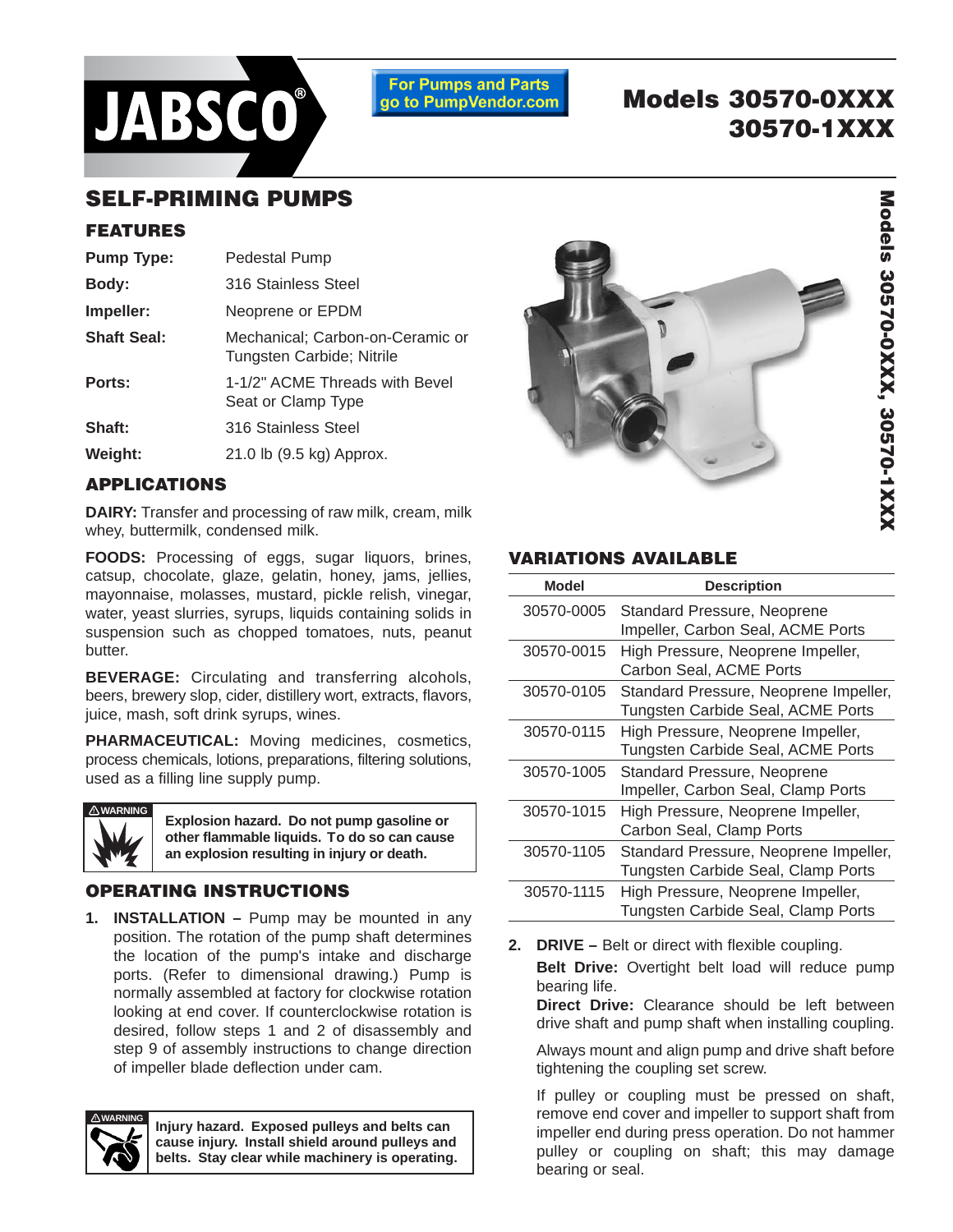Three phase capacitor start motor is required to overcome starting torque of impeller.

- **3. SPEEDS** 100 RPM to the maximum shown in the performance curves. For longer pump life, operate at lowest possible speeds. Lower speeds are required for viscous liquids. Consult the factory for proper speeds and horsepower requirements.
- **4. SELF-PRIMING** Primes at low or high speeds. For vertical dry suction lift of 10 feet (neoprene) – 8 feet (EPDM), a minimum of 860 RPM is required. Pump will produce suction lift up to 22 feet when wet.

BE SURE SUCTION LINES ARE AIRTIGHT OR PUMP WILL NOT SELF-PRIME.

- **5. DISCHARGE** When transferring liquids further than 25 feet, use one size larger discharge line than discharge port size.
- **6. RUNNING DRY** Unit depends on liquid pumped for lubrication. DO NOT RUN DRY for more than 30 seconds. Lack of liquid will damage the impeller.
- **7. PUMPAGE COMPATIBILITY** Consult the Chemical Resistance Guide in the JABSCO Industrial Pump Catalog (available upon request from the factory) for proper body materials and impeller compounds. If corrosive fluids are handled, pump life will be prolonged if pump is flushed with a neutralizing solution after each use or after each work day. A Tungsten Carbide Seal variation is available for pumping liquids that contain abrasives or are highly corrosive.
- **8. PRESSURES** Consult Performance Curves for maximum recommended pressures for pump in continuous operation. If pressures exceed those shown, consult the factory.
- **9. TEMPERATURES** The operating temperature limits of the pump depend on the impeller compound. The following ranges apply:

Neoprene - 45° to 150° F (7° to 65° C) EPDM - 45° to 185° F (7° to 85° C).

**10. CLEANING –** Before using pump, it should be disassembled and cleaned to remove any dust and dirt resulting from storage or shipping. Wash parts in standard cleaning solutions approved for handling stainless steel. Thoroughly rinse before reassembly.

DO NOT USE IODINE BASED SANITIZERS as the iodine attacks the elastomer materials used in the impeller.

All parts have been expertly machined and polished. HANDLE WITH CARE. DO NOT DROP OR MISHANDLE.

**11. IMPELLER TORQUE –** The torque required to initiate rotation of a new impeller in a dry pump body is:

**Standard Pressure Impeller (14346-Series):** Forward =  $14.5$  pounds force  $-$  feet Reverse  $= 43.0$  pounds force  $-$  feet

#### **High Pressure Impeller (8983-Series):**

Forward  $= 26.0$  pounds force  $-$  feet  $Reverse = 40.0$  pounds force  $-$  feet

These values may vary slightly due to impeller compounding, blade set, and body material of construction. Consult factory for more information.

**12. SPARE PARTS –** To avoid costly shutdowns, keep a spare JABSCO impeller, seal and O-ring set on hand.

### **SERVICE INSTRUCTIONS**

#### **DISASSEMBLY**

- 1. Remove the four end cover screws. Remove end cover and O-ring.
- 2. Remove the four screws, holding the body to the bearing housing flange. Slide body, complete with impeller and wearplate, from pedestal and shaft assembly.
- 3. Remove mechanical seal by inserting two screwdrivers behind seal collar, and gently lever collar and seal assembly forward on shaft. Use extreme care not to mar shaft surface. Remove seal seat and rubber cup from recess in wearplate.
- 4. From the drive end of the bearing housing, pry out bearing seal by inserting a screwdriver blade between OD of the seal and housing. Remove retaining ring. Very carefully withdraw shaft and bearing assembly.
- 5. Remove inner bearing seal and retaining ring.
- 6. To remove bearings from shaft, an arbor press is required. If an arbor press is not available then a bearing extractor may be used. Supporting inner race of bearing, apply a steady pressure on shaft until bearing slides free. Repeat this procedure to remove second bearing.

#### **ASSEMBLY**

- 1. To replace bearing on shaft. Support ball bearing on its inner race and locate shaft onto bearing. Apply a steady pressure to the shaft until bearing locates against shoulder on shaft. Repeat for second bearing.
- 2. Fit retaining ring and bearing seal into impeller end of bearing housing. Spring on bearing seal to face outwards.
- 3. Apply bearing grease around and between bearings, filling cavity between bearings two thirds full. Smear grease on shaft where bearing seal locates. Push shaft and bearing assembly into bearing housing.
- 4. Replace retaining ring and outer bearing seal with spring facing outwards.
- 5. Replace mechanical seal by sliding spacer onto shaft up to locating shoulder, then smear shaft with light lubricating oil. Push on seal gently until it engages with spacer. Fit rubber cup and seal seat into wearplate.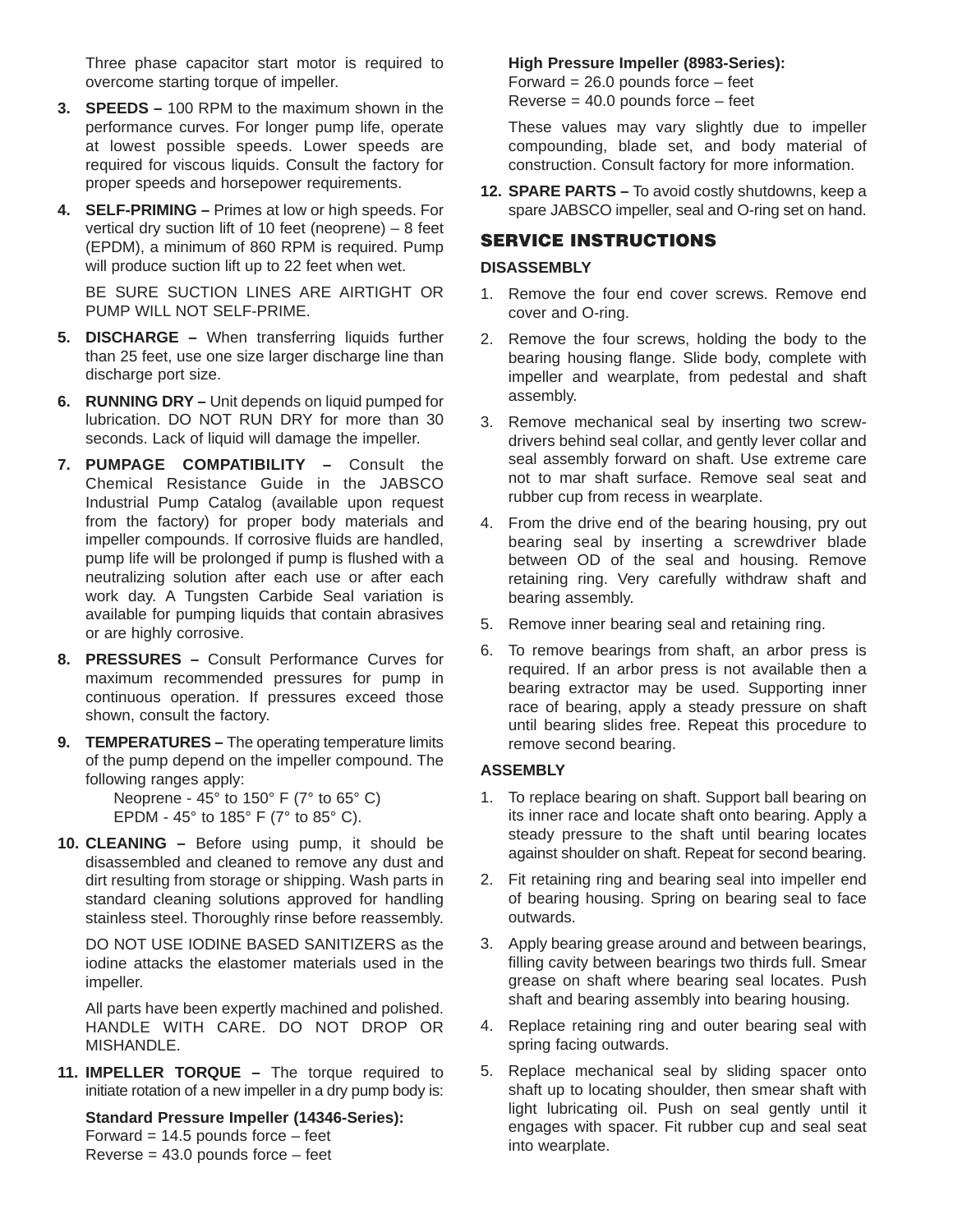- 6. Insert impeller in pump body, fit O-ring in each end of the pump body. Fit wearplate to body.
- 7. Slide wearplate and body assembly over shaft, position wearplate in housing. Fit body to pedestal with screws. Torque screws to 10 in. – lbs.

NOTE: A gap should be maintained between bearing housing and body. DO NOT overtighten screws.

- 8. Fit end cover and end cover screws. Torque screws to  $10$  in.  $-$  lbs.
- 9. Changing Pump Rotation (looking at end cover):

#### Clockwise Rotation:

Insert impeller into pump body with blades bending counterclockwise

#### Counterclockwise Rotation:

Insert impeller into pump body with blades bending clockwise.

#### **PARTS LIST**

|                 |                                     |                | Part<br><b>Number</b> |
|-----------------|-------------------------------------|----------------|-----------------------|
| Key             | <b>Description</b>                  | Qty.           |                       |
| 1               | <b>Bearing Housing</b>              | 1              | 18753-0185            |
| 2               | Body:                               |                |                       |
|                 | 2-A. Clamp Ports                    |                | 18753-0365            |
|                 | 2-B. ACME Ports                     |                | 18753-0366            |
| 3               | <b>End Cover</b>                    | 1              | 18753-0367            |
| 4               | Wearplate                           | 1              | 18753-0201            |
| 5               | Shaft                               | 1              | 18753-0207            |
| 6               | Impeller:                           | 1              |                       |
|                 | <b>Standard Pressure - Neoprene</b> |                | 14346-0005            |
|                 | Standard Pressure - EPDM            |                | 14346-0002            |
|                 | High Pressure - Neoprene            |                | 8983-0005             |
|                 | High Pressure - EPDM                |                | 8983-0002             |
| 7               | Spacer                              | 1              | 18753-0228            |
| 8               | Seal Seat:                          | 1              |                       |
|                 | Ceramic - Nitrile                   |                | 18753-0237            |
|                 | Tungsten Carbide - Nitrile          |                | 18753-0239            |
| 9               | Seal Mech.:                         | 1              |                       |
|                 | Ceramic - Nitrile                   |                | 18753-0249            |
|                 | Tungsten Carbide - Nitrile          |                | 18753-0251            |
| 10              | <b>Bearing Seal</b>                 | 2              | 18753-0259            |
| 11              | O-Ring: Nitrile                     | $\overline{c}$ | 18753-0265            |
| 12 <sub>2</sub> | <b>Retaining Ring</b>               | $\overline{2}$ | 18753-0271            |
| 13              | <b>Bearing</b>                      | $\overline{2}$ | 18753-0275            |
| 14              | <b>Screw Kit:</b>                   | $\overline{1}$ | 18753-0285            |
|                 | Consists of                         |                |                       |
|                 | Screw, Hex Hd. M8x20mm (4)          |                |                       |
|                 | Screw, Pan Hd. M8x14mm (4)          |                |                       |
|                 | Washer, Flat M8                     | (4)            |                       |